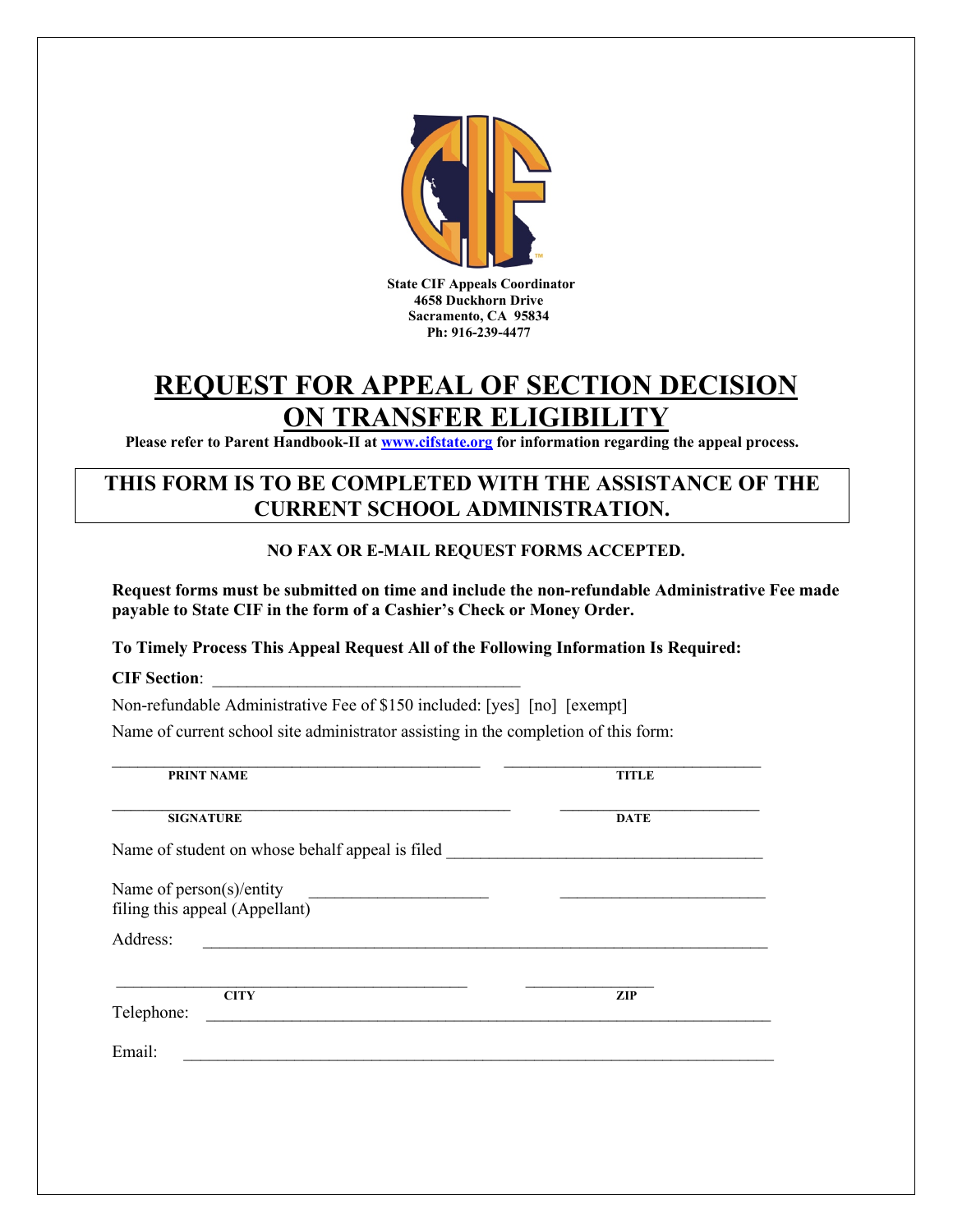| Student's current school and district:                            | <b>SCHOOL</b>                                            |
|-------------------------------------------------------------------|----------------------------------------------------------|
|                                                                   | <b>SCHOOL DISTRICT</b>                                   |
| Student's current principal                                       |                                                          |
| Current principal's email                                         |                                                          |
| Current school address:                                           |                                                          |
|                                                                   |                                                          |
|                                                                   |                                                          |
| Current school telephone:                                         |                                                          |
| Student's previous school and district:                           | <b>SCHOOL</b>                                            |
|                                                                   | <b>SCHOOL DISTRICT</b>                                   |
| Principal at previous school:                                     |                                                          |
| Previous principal's email:                                       |                                                          |
| Previous school address:                                          |                                                          |
|                                                                   |                                                          |
|                                                                   |                                                          |
| School telephone:                                                 |                                                          |
| League and/or conference in which student<br>will compete:        | League:<br><u> 1980 - Jan Barbara, manazarta bash</u>    |
|                                                                   | Conference: Conference:                                  |
| League and/or conference in<br>which student previously competed: | League:<br><u> 1989 - Jan Samuel Barbara, margaret e</u> |
|                                                                   | Conference:                                              |